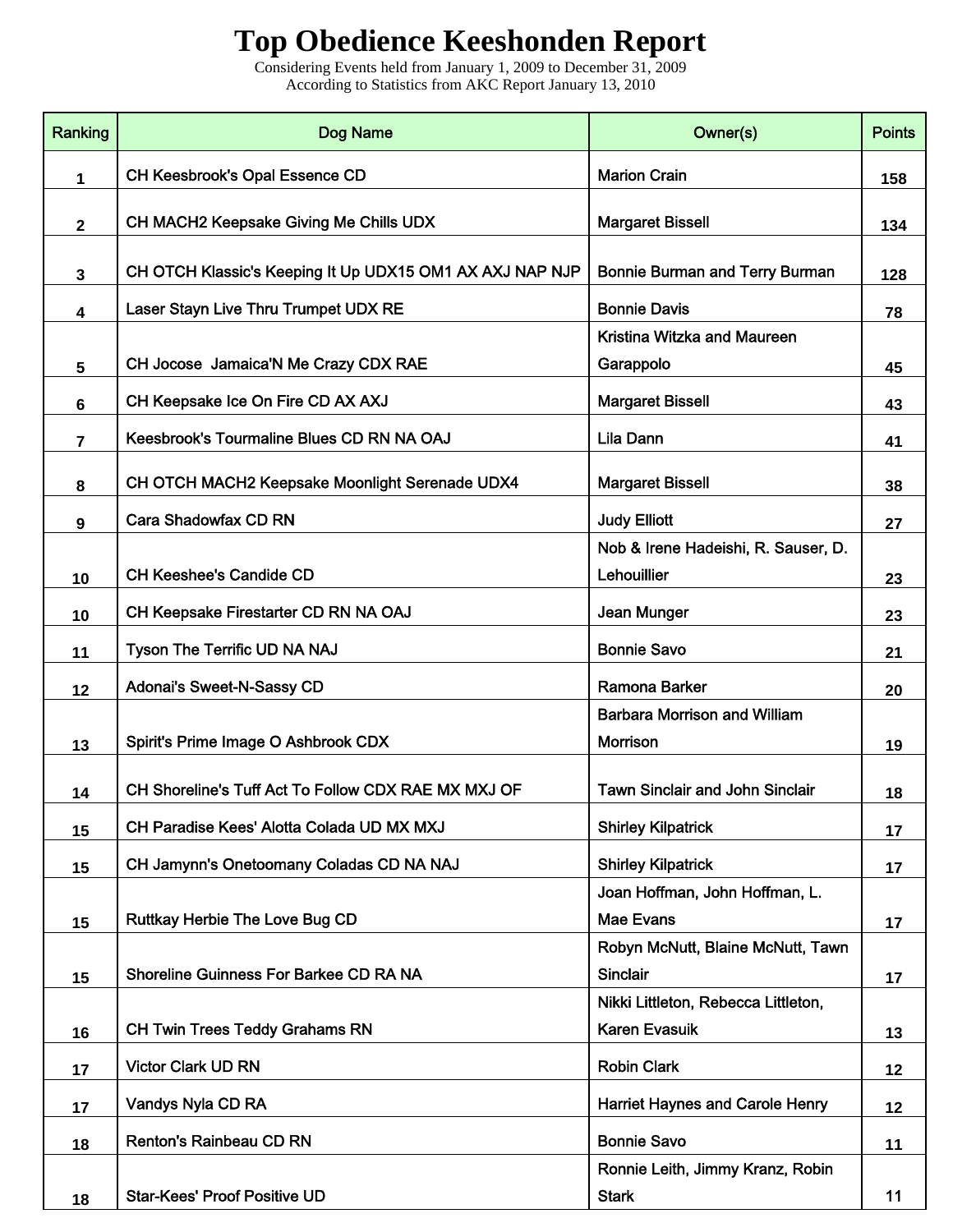| 18 | Geluk Miss Daffodil Hillside CDX MX MXJ               | M. Boyle                                                    | 11                      |
|----|-------------------------------------------------------|-------------------------------------------------------------|-------------------------|
| 19 | Keestonekees My Gentle Ben CD RAE                     | Gary Johnson and Sandra Johnson                             | 10                      |
| 19 | <b>Vandys Nicabar CD</b>                              | <b>Linda Flaherty and Carole Henry</b>                      | 10                      |
| 20 | CH Kuhls Mardi Gras Mystery CD RE OA OAJ              | <b>Vicki Youngmeyer</b>                                     | 8                       |
| 20 | CH Daimler's Summer Adventure CDX RA AX AXJ NF        | Joy-Ann Pool                                                | 8                       |
| 20 | <b>Keedox High Flyer RA</b>                           | <b>Karen Squier</b>                                         | 8                       |
| 20 | Daimler's Truly Top Secret CD RE NA OAJ NF            | Sue Cassiday and John Cassiday                              | 8                       |
| 21 | CHBMiCIDCD                                            | Cindi Lauletta and Irene Munson                             | 7                       |
| 21 | <b>Sun-Kiss Roxy RE</b>                               | Kathleen Bloden, Donna Williams,<br><b>Ernest Williams</b>  | 7                       |
| 22 | Musikkees Rockee MTN High UD RAE OA OAJ               | Jo Ann Hoffpauir                                            | 6                       |
| 22 | CH Daimler's Moonlight Magic CDX RE OA NAJ OAP NJP NF | Lois Albright                                               | 6                       |
| 22 | <b>Allante's Limited Edition CD</b>                   | <b>Lisa Mueller and Richard Mueller</b>                     | 6                       |
| 22 | <b>Kaycee Sorka Laughling Paws</b>                    | <b>Rita Smith</b>                                           | 6                       |
| 22 | <b>Klassic's Play With Fire CD RE</b>                 | Ann McHugh                                                  | 6                       |
| 22 | Vandys Quick Silver RA NA OAJ                         | E. Miller                                                   | 6                       |
| 22 | <b>Vandys Titania</b>                                 | <b>Barbara Eng and Carole Henry</b>                         | 6                       |
| 23 | <b>Covenant CD RE</b>                                 | Norma Gaddy and Michael Gaddy                               | 5                       |
| 23 | <b>Tamalpa Mountain Pride</b>                         | <b>Jeffrey Moritz</b>                                       | 5                       |
| 24 | Ruttkay Autumn Bronze VCD1 RE NF                      | Daisy Mae Kramer                                            | $\overline{2}$          |
| 24 | <b>CH Winsome's Check Me Over RA</b>                  | Kristine Arnds, Charlene Valdez,<br><b>Tawn Sinclair</b>    | $\overline{\mathbf{2}}$ |
| 24 | CH Odyssey's Angel Incognito CD RE NA NF              | <b>Sue Cassiday</b>                                         | $\overline{2}$          |
| 24 | <b>Star-Kee's Who Ray For Hollywood</b>               | Thomas Faubel, Kristine Faubel,<br>Robin Stark, Jimmy Kranz | $\mathbf{2}$            |
| 24 | <b>CH Athena Hornblower Gabriel</b>                   | Dorothy Weeks and Richard Su                                | $\mathbf{2}$            |
| 25 | CH Jo-Lyn's Dasher CDX RE OA NAJ AXP AJP NFP          | Donna Schmitt and Janit Johnson                             | 1                       |
| 25 | <b>CH Shoreline's Celebration RN</b>                  | Eileen Parr, James Parr, Tawn<br><b>Sinclair</b>            | 1                       |
| 25 | <b>Swankee's Harvest Magic</b>                        | Donna Powell and Marti Carr                                 | 1                       |
| 25 | CH Traleigh Kj Elektralyte CD RN OA AXJ OF            | <b>Emily Taggart and Kristen Dowd</b>                       | 1                       |